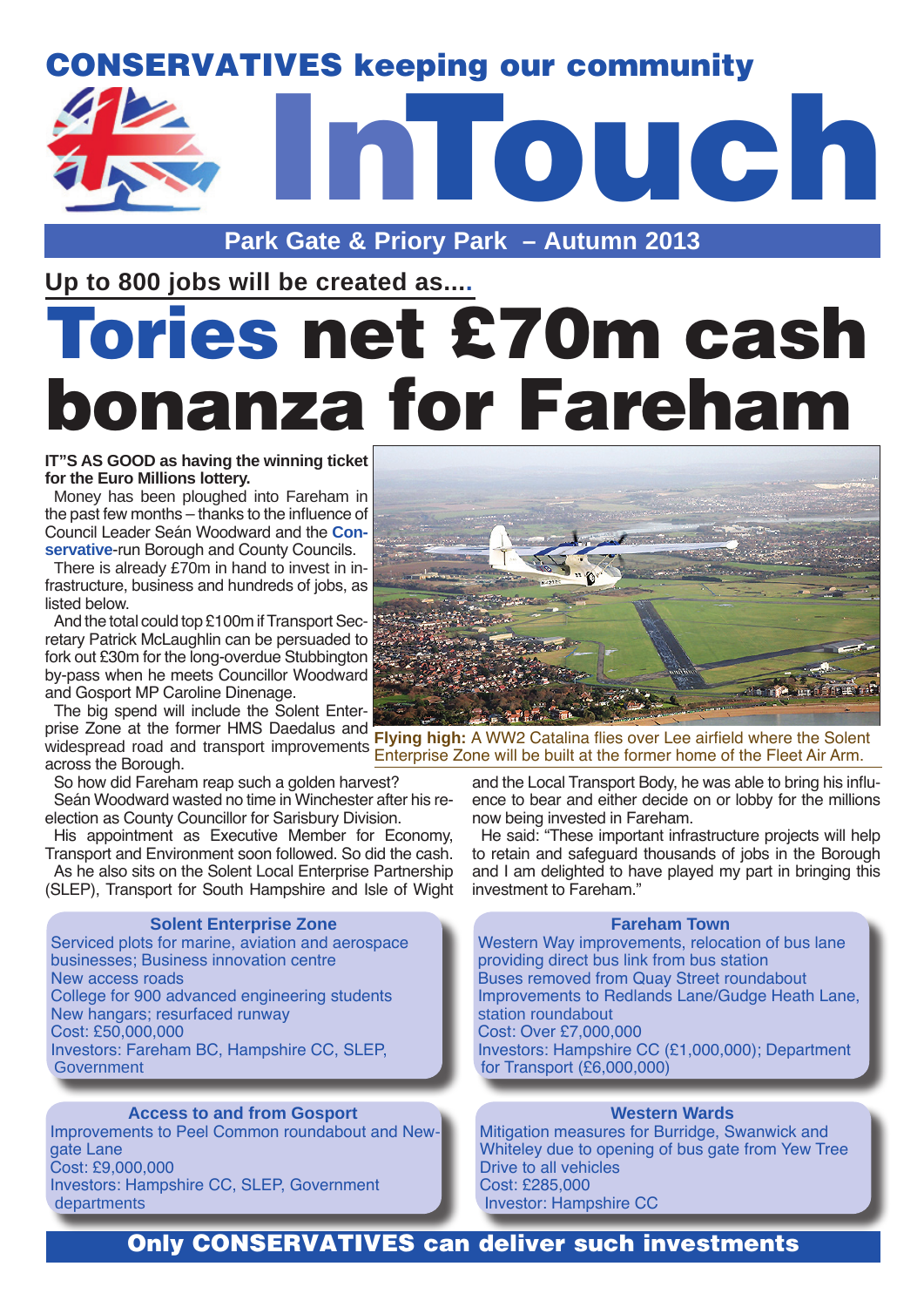Whether you voted for us or not, your Conservative councillors promise the highest standards of service to everyone in the community. Contact us any time and we will respond personally within 48 hours.

> **Brian Bayford** 6 Abshot Manor Little Abshot Lane Titchfield Common PO14 4LN Tel: 01489 577772 email: bbayford@fareham.gov.uk



**Marian Ellerton** 230 Botley Road Burridge SO31 1BL Tel: 01489 570774 email: mellerton@fareham.gov.uk



### **BOROUGH COUNCILLORS Park Gate & Priory Park**



**COUNTY COUNCILLOR Fareham Sarisbury**

Do you support Conservative principles? Would you like to **VOTE** to select your Council and Parliamentary candidates? Would you like to **ATTEND** social or political events with like-minded people? Would you be willing to **HELP** us by delivering **InTouch** newsletters in your road? If your answer to any of these questions is **YES** then why not **JOIN** Park Gate & Priory Park Branch of Fareham Conservative Association? Please telephone Marian Ellerton on 01489 570774.

#### **Seán thanks voters**

Seán Woodward has thanked voters of Sarisbury Division who again put their trust in him to represent them on Hampshire County Council for a third term of four years.

"I achieved over 70% of the vote, one of the highest vote shares in the country and will continue to do my best for the area we all share." He was appointed as Executive Member for Economy, Transport and Environment in the Conservative administration.

### **Mayor's charity total**

Last year's Mayor, Councillor Dennis Steadman, has thanked everybody who contributed to and helped towards raising a splendid total of £17,200 for his chosen charity, Wessex Heartbeat.

#### **Parking ban agreed**

After numerous complaints from residents of Shetland Rise, Caspian Close and Castilian Way, an order was made to ban parking on the north side of Rookery Avenue, Swanwick and around the junctions of Caspian Close and Shetland Rise.

All day parking, mostly rail commuters avoiding paying the charges at Swanwick Station, will still be available on the south side of Rookery Avenue.

#### **Drainage scheme**

A surface drainage scheme has been installed this September at Burridge Recreation Ground.

### **Light fantastic**

Hampshire County Council has embarked on one of the biggest street lighting projects in Europe. It is replacing 78,000 lighting columns on a 'one for one' and new position basis, 51,000 lanterns, 12,500 Illuminated signs, bollards beacons etc, while maintaining a total of 145,000 street lights. If you encounter a street light fault please report it to www.lightsoninhampshire.co.uk



**Seán Woodward** 8 Persian Drive, Whiteley PO15 7BJ Tel: 01489 881030 email: sean.woodward@hants.gov. uk

### WE SERVE YOU ALL

### How developers dodge contributions

**FAREHAM Mayor Councillor Susan Bayford officially handed the keys and management of the Community Centre from the Council to a group of centre users, fondly known as the Lockswood Six.** The six committee members, led by chairman Geoff Eales, have formed a charity to run the Community Centre.

The Mayor stated: "This was a significant project to turn around a struggling centre into one that will thrive."

Earlier this year, the Council produced options for development/extension of the Locks Heath district centre.

**PHOTO:** Ivor and some of his supporters using the new crossing which has been welcomed by the local residents.

CONSERVATIVES have kept council tax rises at ZERO It's a CONSERVATIVE Council that's delivering the goods

Studies indicated more retail outlets were needed to attract customers and make it more viable and local councillors supported the options to rebuild community facilities incorporating a swimming pool and leisure centre. The Council will review the options, taking into account business and community objectives before the end of 2013.

### Mayor hands over keys to community centre



### **DEVELOPERS who impose covenants to avoid paying for long-term maintenance are under scrutiny.**

Normally, with a new planning consent developers must legally pay for infrastructure to contribute to roads, schools etc, including a sum paid to the Council for the area to be maintained in perpetuity, but developers dodge it by imposing covenants in sale documents so residents have to pay increasingly costly annual fees

Residents of Collingworth Rise, once a cul-de-sac, have paid for maintenance of an amenity area since 1997, but the road has since been opened up so other residents are entitled to use it.

Councillors Marian Ellerton and Brian Bayford took up the issue and the maintenance company agreed the area could be transferred to the Council – provided those affected paid the transfer price for 5 years' worth of maintenence.

The Council will accept the charge at 1997 rates but cannot waive it because it would set a precedent and encourage other developers to avoid contributions.

## Cash for good causes and more in the pot



#### **THERE'S a pot of money available for local community causes.**

County Councillor Seán Woodward has been dishing out cash from his £8,000 county

grants budget.

But after awarding grants to several groups, he still has £5,000 up for grabs.

"I would welcome applications for the remainder as it is such a useful way of helping local community groups to flourish," he said.

To date he has paid £150 to Y-Services for a summer play ranger scheme, which proved most successful.



Then there was a £500 grant to the Blue Lamp Trust Bobby Scheme.

This is a practical service providing home security, long-life smoke alarms and peace of mind for the needy, elderly and vulnerable victims of burglary.

He said: "Burglary can be a devastating experience, causing turmoil, depression and sometimes stress-related illness.

"For those living alone, it may undermine their confidence to continue living independently."

Burridge AFC received £2,000 for dug-outs. A similar amount was given last year for new goals and Seán is pictured in the line-up between them.

 Dictionaries paid for from a grant to Whiteley Rotary Club were presented to pupils at Sarisbury C of E Junior School, pictured with Seán and last year's Mayor Dennis Steadman.

The picture (right) was taken at the opening of Woodland Play Area for Sarisbury Pre-School.

**IT'S OBVIOUS from the picture why residents have been badgering for a pedestrian crossing over the A27 at Bridge Road, Park Gate.**

Since the Badgers Copse development was completed 12 years ago, it's been a case of risking life and limb to get across, particularly mornings and late afternoons. Now, thanks to a vigorous campaign by residents, led by Ivor Dugdale-Jenkins and backed by Conservative ward Councillors Brian Bayford and Marian Ellerton, they have won the day.

Hopes were raised about 4 years ago when the scheme was included in the County Council roads programme but unfortunately not progressed.

Ivor and his supporters did not give up and this year following the appointment of Hampshire County Councillor Sean Woodward to the post of Executive Member for Economy, Transport and Environment the scheme was finally approved and completed in the late summer.

### **Ivor's badgering for Bridge Road crossing finally ends in victory**